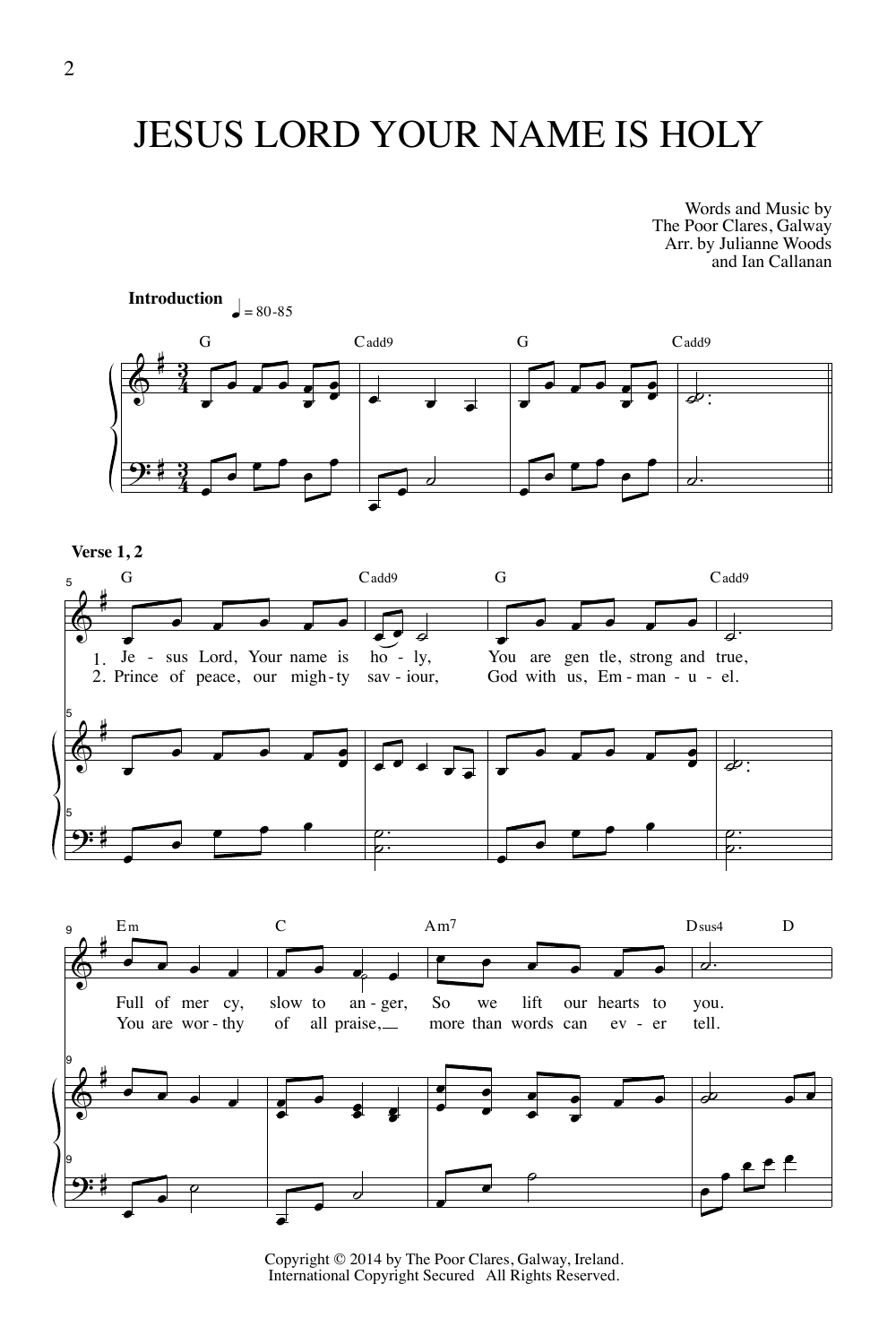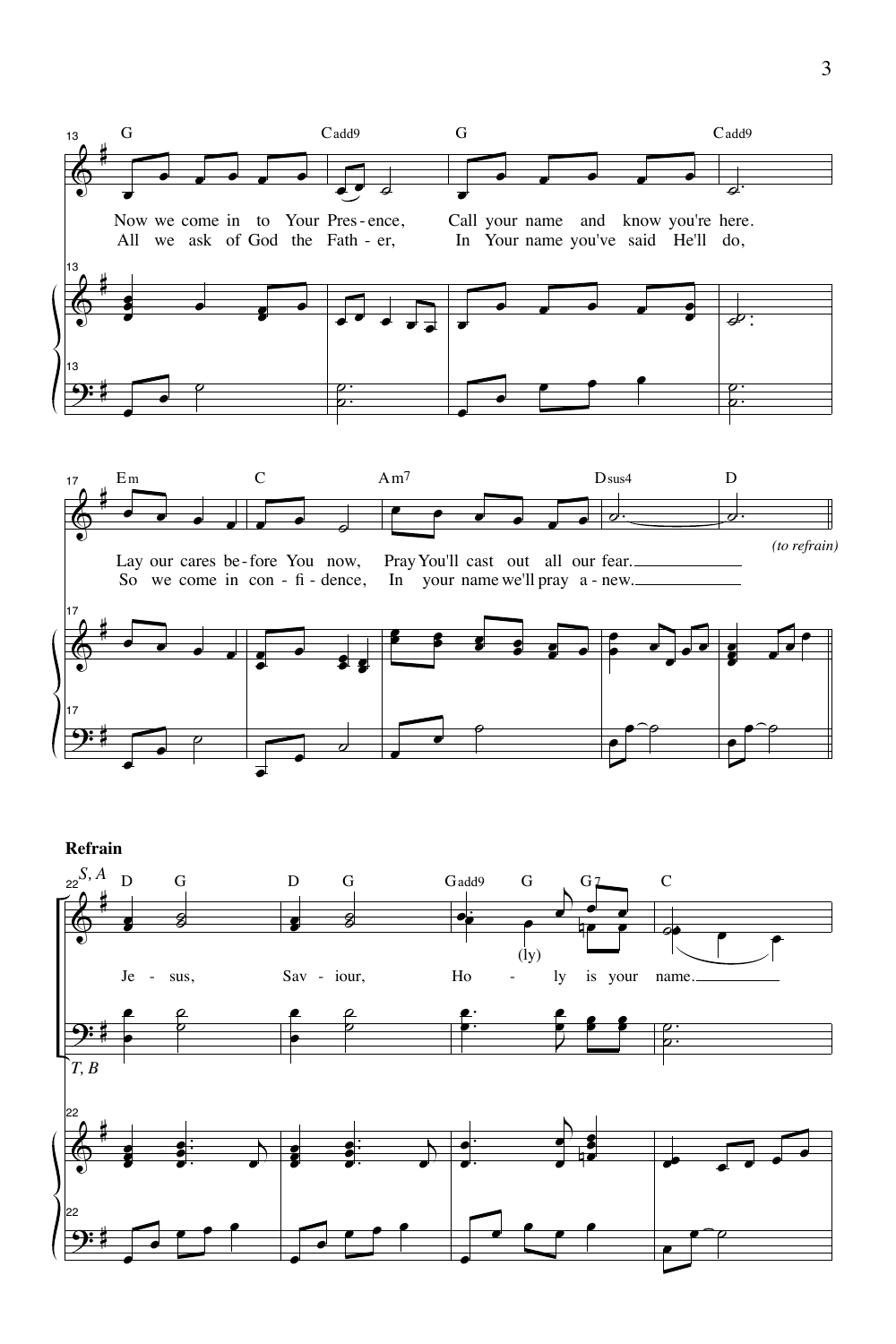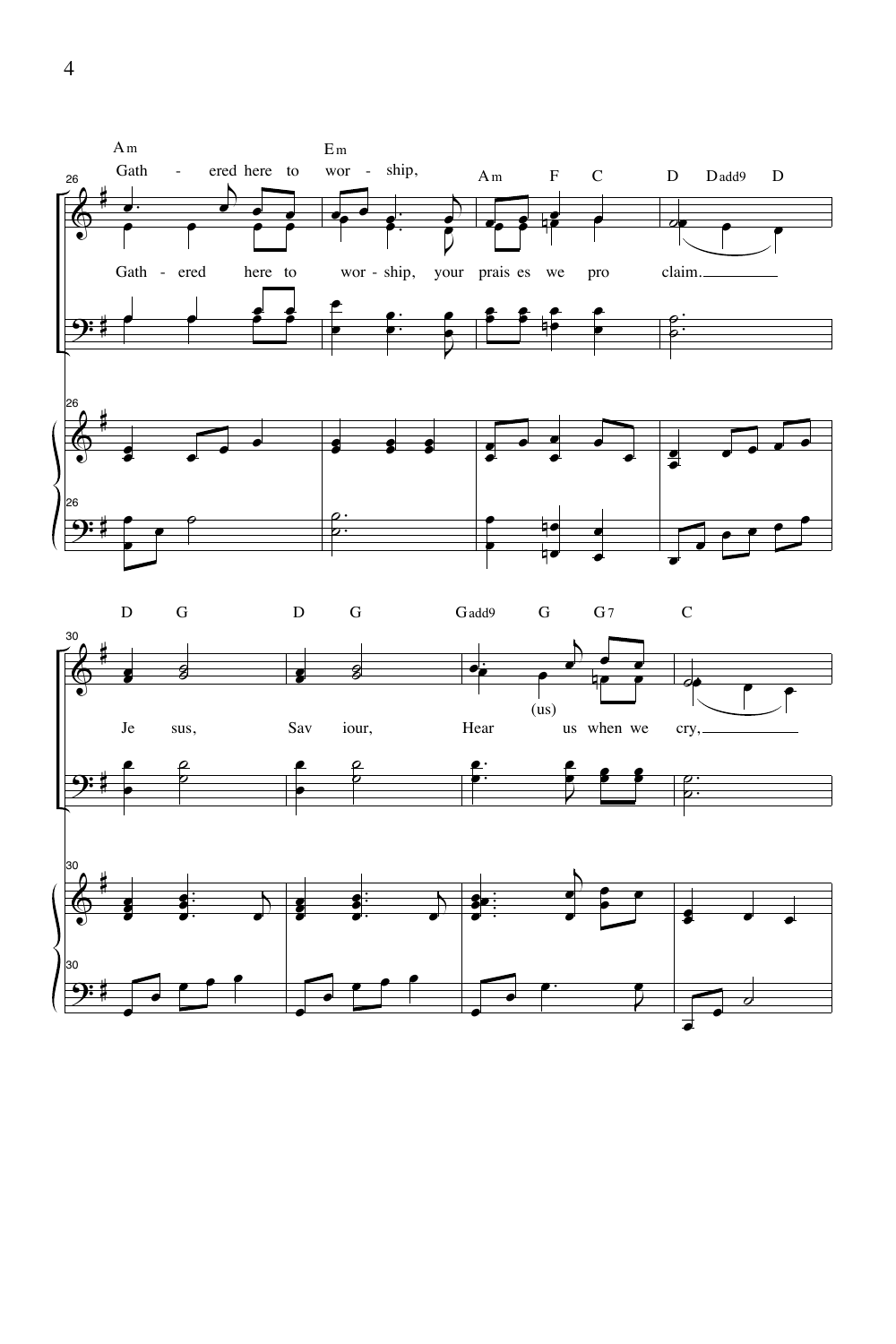



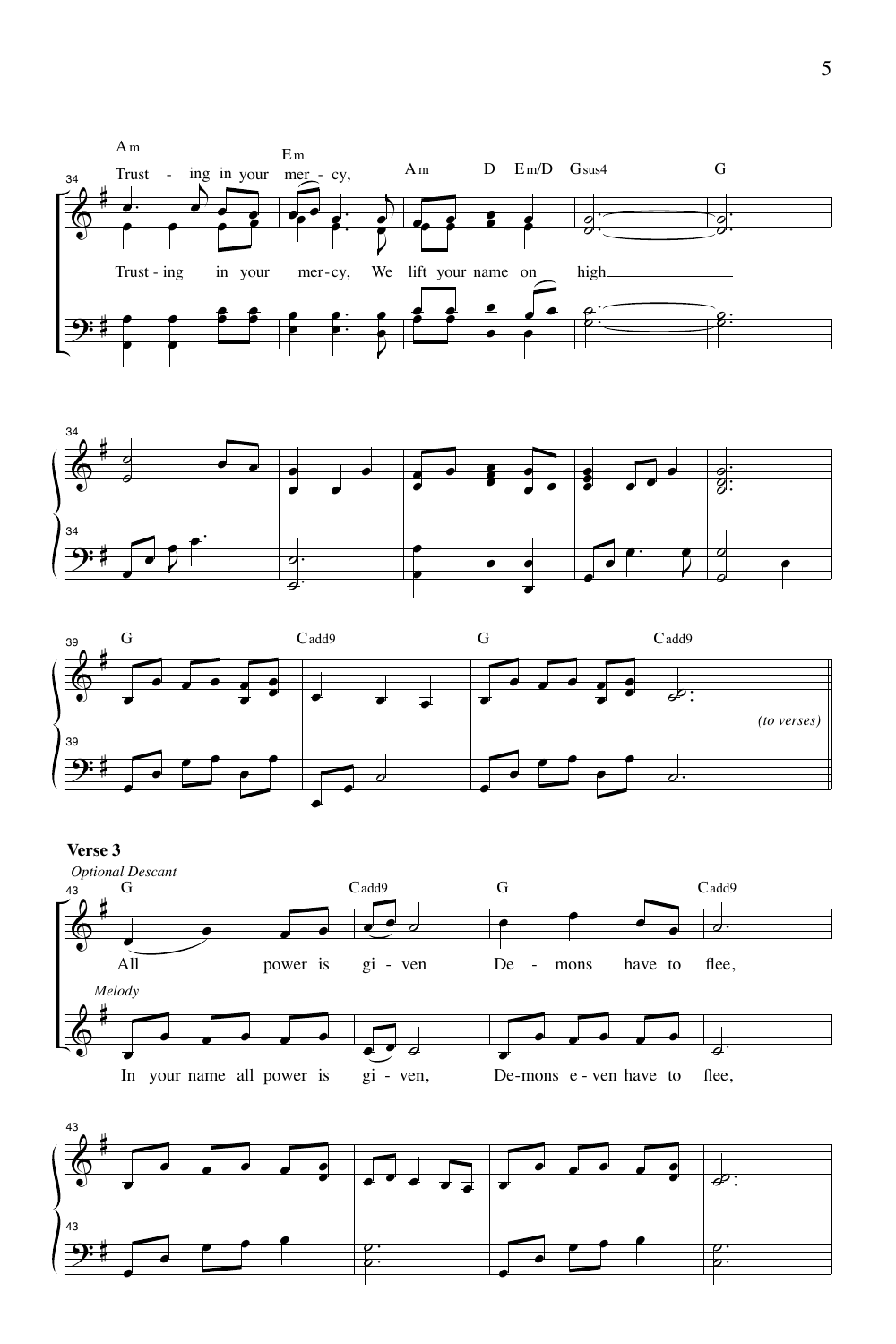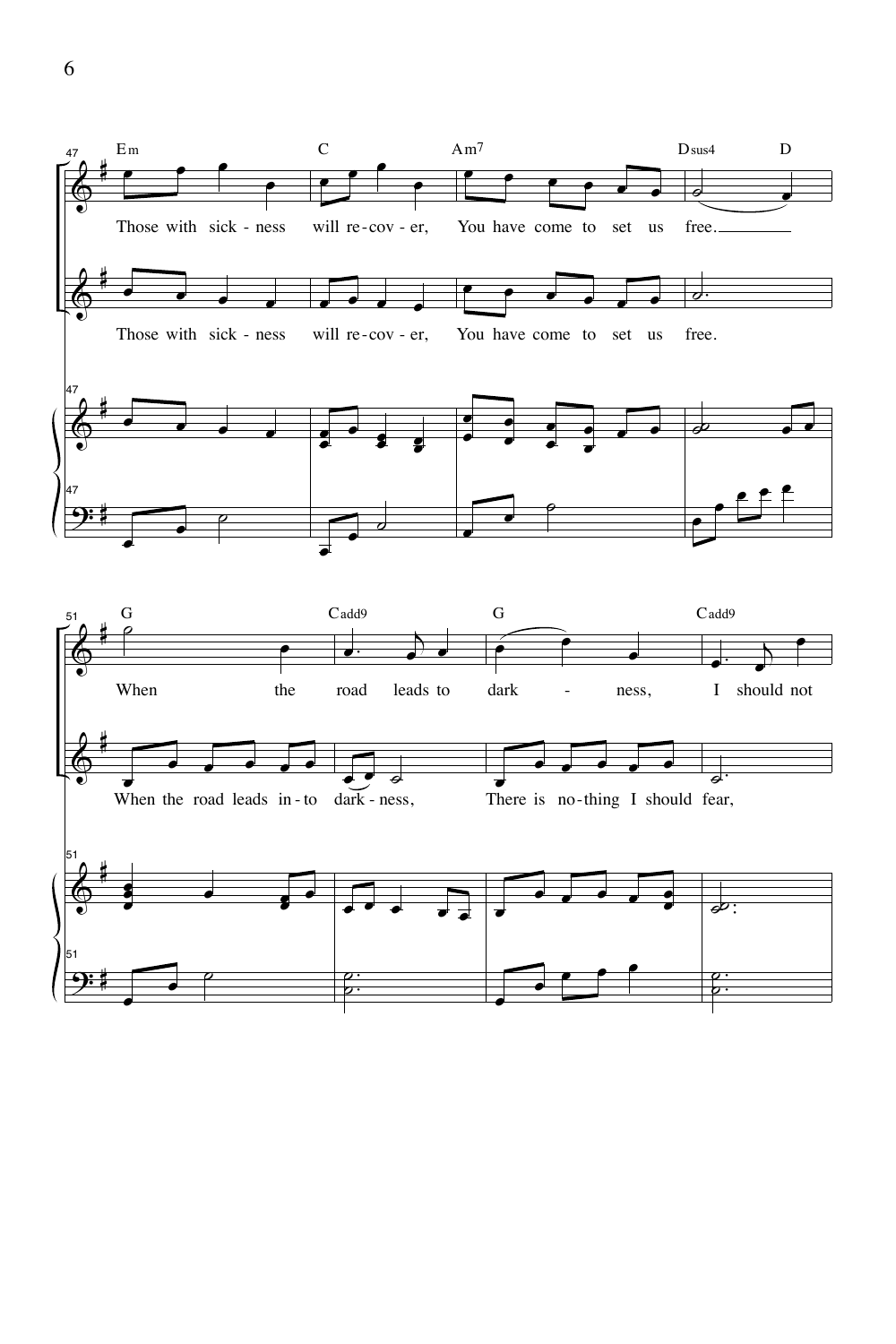

## **Final Refrain**

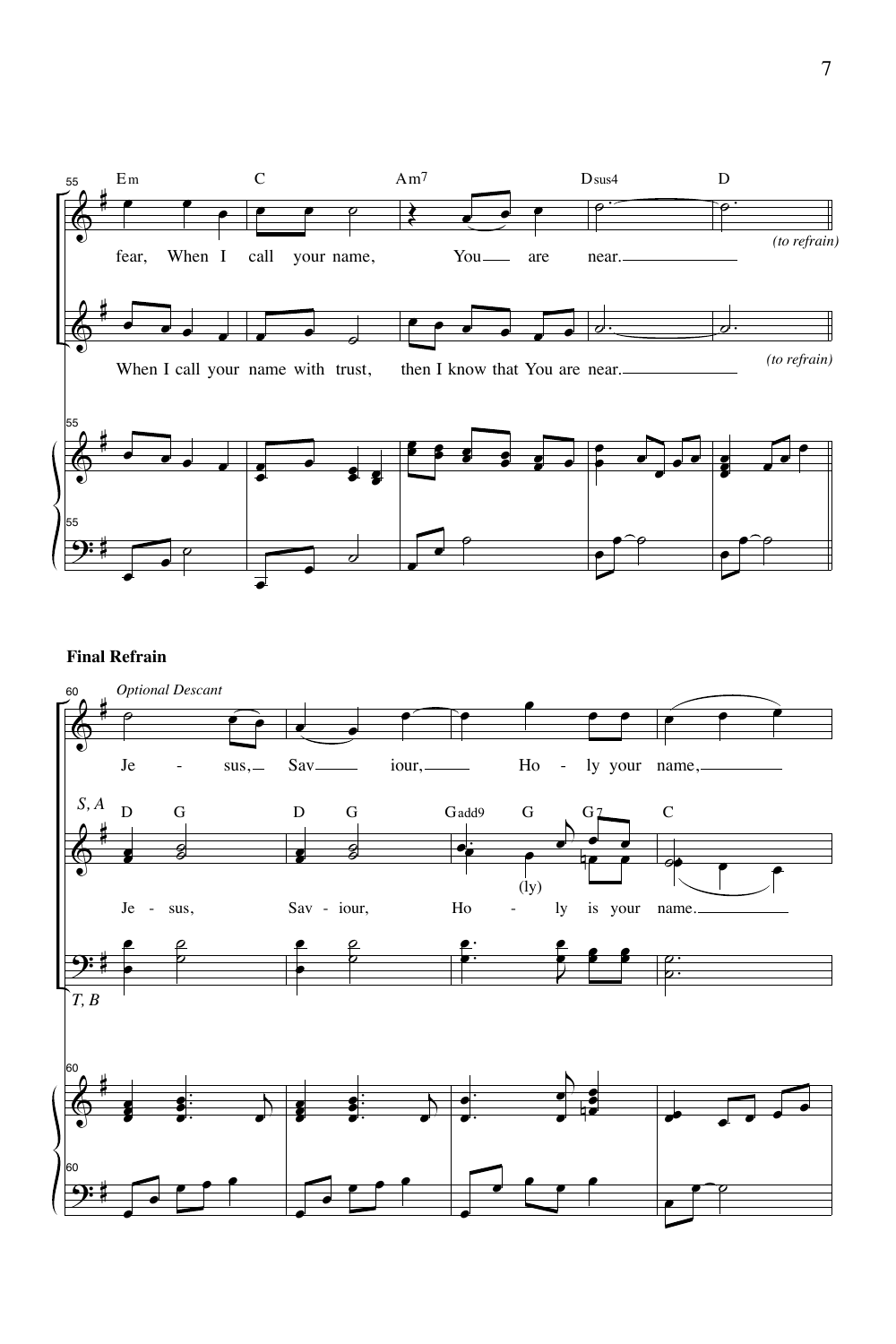